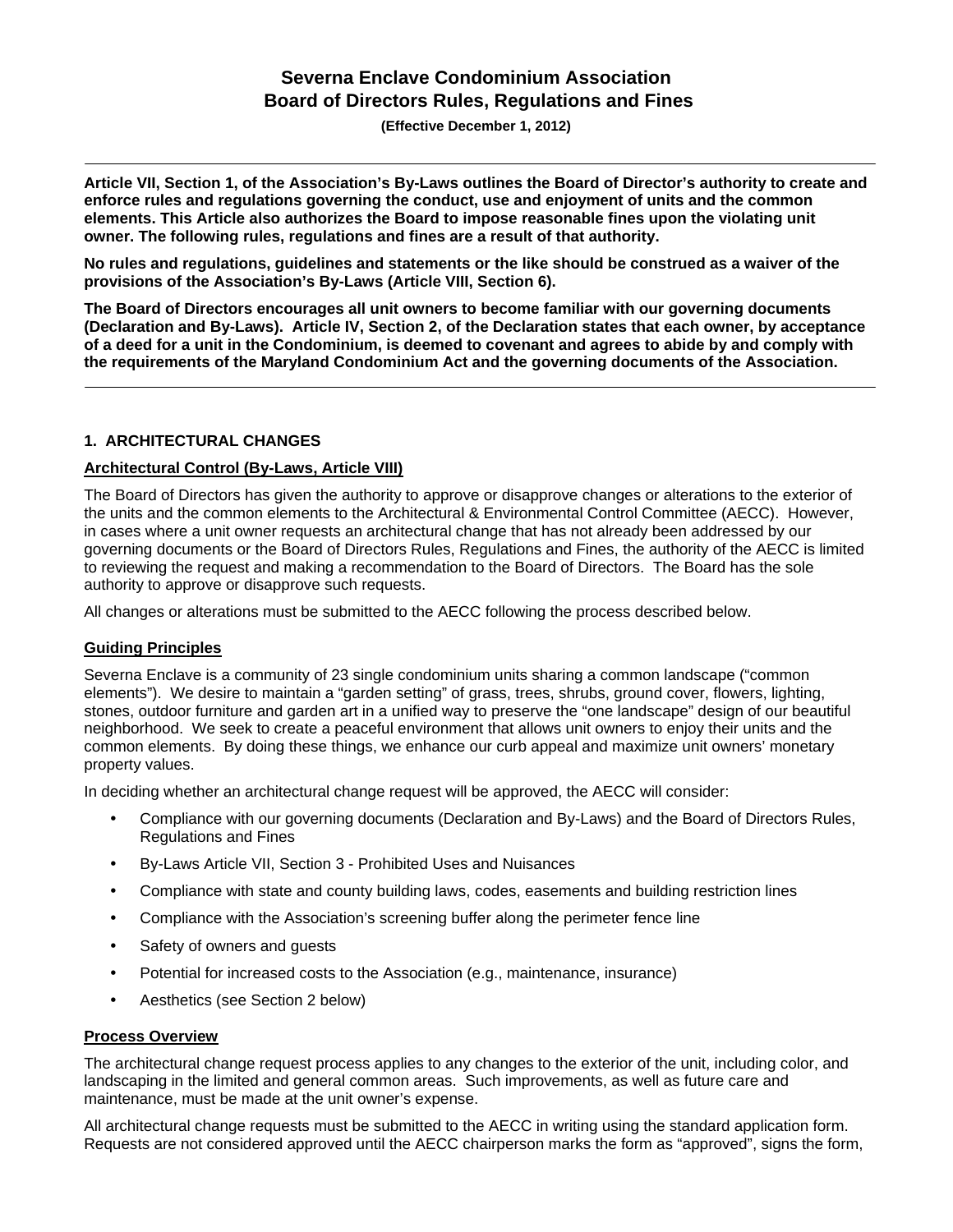and returns it to the unit owner. This prevents any misunderstanding that may occur with verbal communications. It protects the Association and the unit owner. The unit owner must allow adequate time for the AECC to review and respond to the request.

## **Process Steps**

## **Step 1:**

Submit a completed Architectural Change Application to the AECC. The more detail the unit owner provides, the faster the review process will be.

Before submitting your landscaping plans, call **811** to make arrangements to have the utility companies mark the locations of cable, gas, electric, telephone, sewer, and water lines. Also, refer to the plat for location of easements and building restriction lines. There is a five-foot minimum distance for planting next to a fire hydrant. (Remember, we are landscaping for the overall appearance of the community rather than an individual unit.)

## **Step 2:**

Discuss your architectural and/or landscape plans with neighbors adjacent to your unit. Ask them to sign the application as an acknowledgement. If you are unable to obtain a signature, advise the AECC when you submit the form.

## **Step 3:**

The AECC will review the request for completeness and vote to approve or disapprove.

## **Step 4:**

A copy of the AECC's decision will be forwarded to the unit owner. The Association's property management company will maintain a file of all approved changes.

## **Step 5:**

The AECC will provide the unit owner, upon request, a certificate of compliance to certify that the approved work was completed according to the approval given.

# **Resubmission and Appeal Process**

In the event the AECC fails to approve or disapprove any architectural change request within 60 days of receipt, the request is automatically disapproved. The original request may be considered resubmitted on the 61st day after the original request if so desired by the unit owner.

The decision of the AECC shall be final except that any unit owner who is aggrieved by any action by the AECC may appeal the decision to the Board of Directors and, upon written request, shall be entitled to a hearing before the Board of Directors.

# **2. AESTHETICS**

In keeping with our Guiding Principles, the following rules have been established. Please understand that it is impossible for the Board of Directors to anticipate all of the types of requests that might be made. That is why it is important to submit an Architectural Change Application to the AECC to obtain approval before starting any work.

- Live trees may not be cut down or removed from the general common area without written approval from the Board of Directors.
- Live potted plants may be placed on lead walks and driveways. Artificial plants should not be visible from the street and should not be placed in the general common area.
- Vegetables may be grown only in the five-foot landscaping area ("limited common area") behind the unit or in pots located on back decks or patios so they are not visible from the street.
- Grass areas must be a minimum of four feet wide to allow lawn mower access.
- Landscape edging stones are not permitted along mulched beds around the units. Boulders and large rocks must blend with those already present in the community.
- Outdoor decorative garden items or outdoor furniture are not permitted on any grass area so as not to obstruct lawn maintenance, but may be placed in mulched areas not visible from the street or on a unit's front porch. Seasonal front door decorations with artificial plant materials are permitted.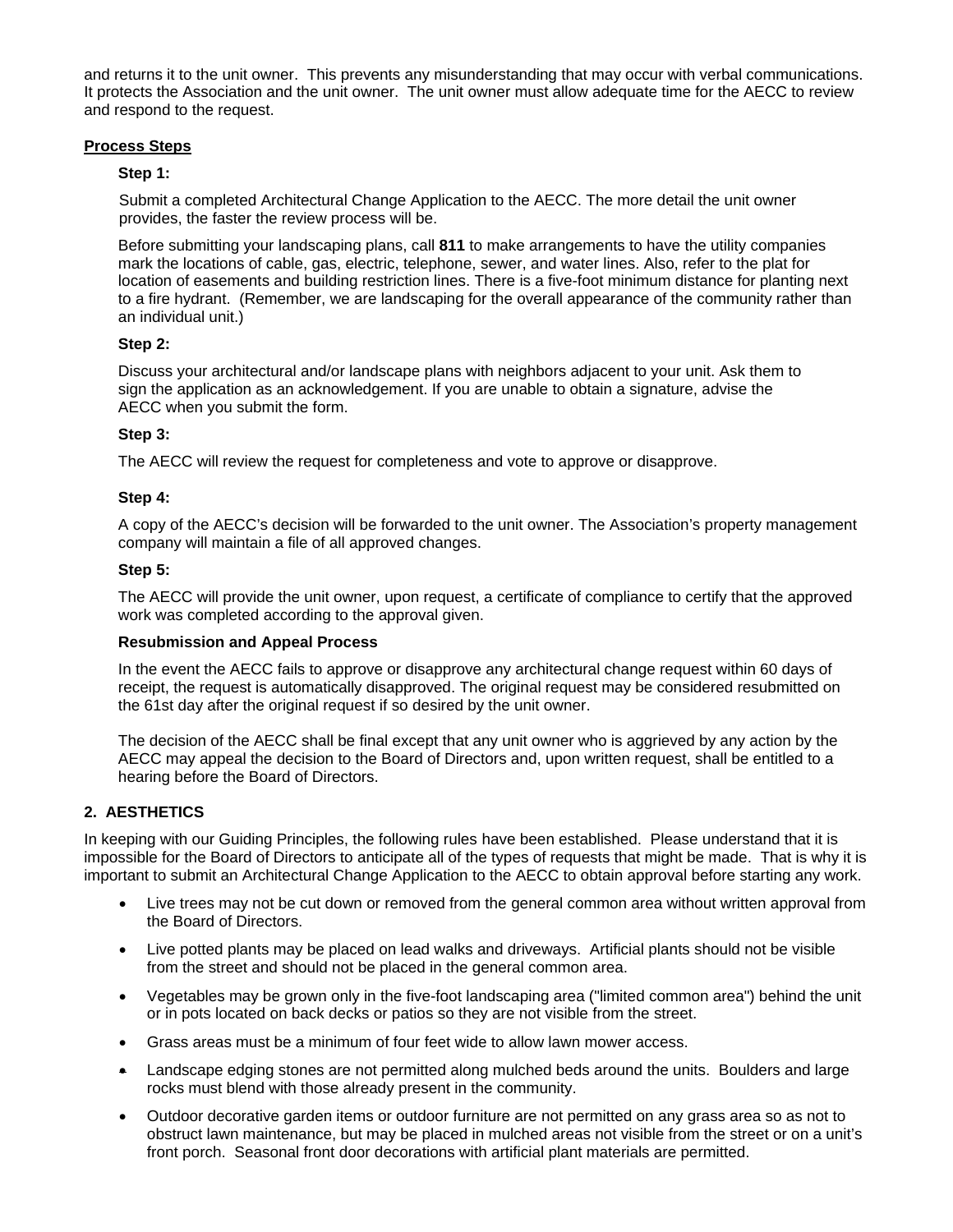- Holiday decorations are permitted, including lighting. Decorations may include artificial plant materials. However, they may not be put out earlier than 30 days prior to the holiday and must be removed no later than 30 days following the holiday.
- Walkway lighting and handrails leading to front entrances must be consistent with those already installed in the community.
- Full glass storm doors trimmed in white with brass colored door knobs are permitted.
- Playground equipment is not permitted (e.g., swing sets, sandboxes, basketball goals, etc.).

## **3. SWIMMING POOLS, SPAS AND HOT TUBS**

Swimming pools, spas and hot tubs are not permitted.

## **4. SPEED LIMIT**

The speed limit in Severna Enclave is 15 MPH.

# **5. PETS**

Dog walkers are responsible for removing solid waste and disposing of it appropriately.

Purebred pit bulls are strictly prohibited from being anywhere in Severna Enclave at any time, including the units, the limited common areas and the general common area.

## **6. OUTSIDE STORAGE**

Firewood must be stacked behind and away from the unit to minimize termite infestation.

Garden hoses may not be left on the grass or front porch or entrance areas; store them behind shrubbery or fencing.

## **7. SATELLITE DISHES**

The FCC has ruled that satellite dishes are allowable in Condominium Associations even though the By-Laws prohibit them. However, they do allow Associations to restrict size, color and placement (as long as an acceptable quality signal is received).

The following are rules for the Severna Enclave Condominium Association:

- The unit owner must submit an Architectural Change Application to obtain approval from the AECC prior to the installation.
- The dish may not be installed on any common area. The dish may only be installed on the unit.
- **The dish should be placed in an unobtrusive location on the unit.**
- The dish must be less than one meter (39.37") in diameter.
- **The dish should be of a color that blends with the siding or roof shingle color.**

## **8. PARKING**

Owners, tenants, residents and their guests are restricted to parking in the unit's garage and driveway at all times. If there is no room on the driveway, guests visiting for three days or less may park on the street. Guest street parking for more than three days requires advance Board of Directors approval.

#### **9. FINES**

As outlined in Article VII, Section 1, of the By-Laws, the Board of Directors may impose reasonable fines in response to a violation of the rules and regulations (those stated in the Declaration, By-Laws and those created by the Board of Directors) that have not been abated.

Below is a schedule of those fines:

| ■ First violation                               | \$50.00  |
|-------------------------------------------------|----------|
| ■ Second violation                              | \$100.00 |
| ■ Each subsequent offense of the same violation | \$100.00 |